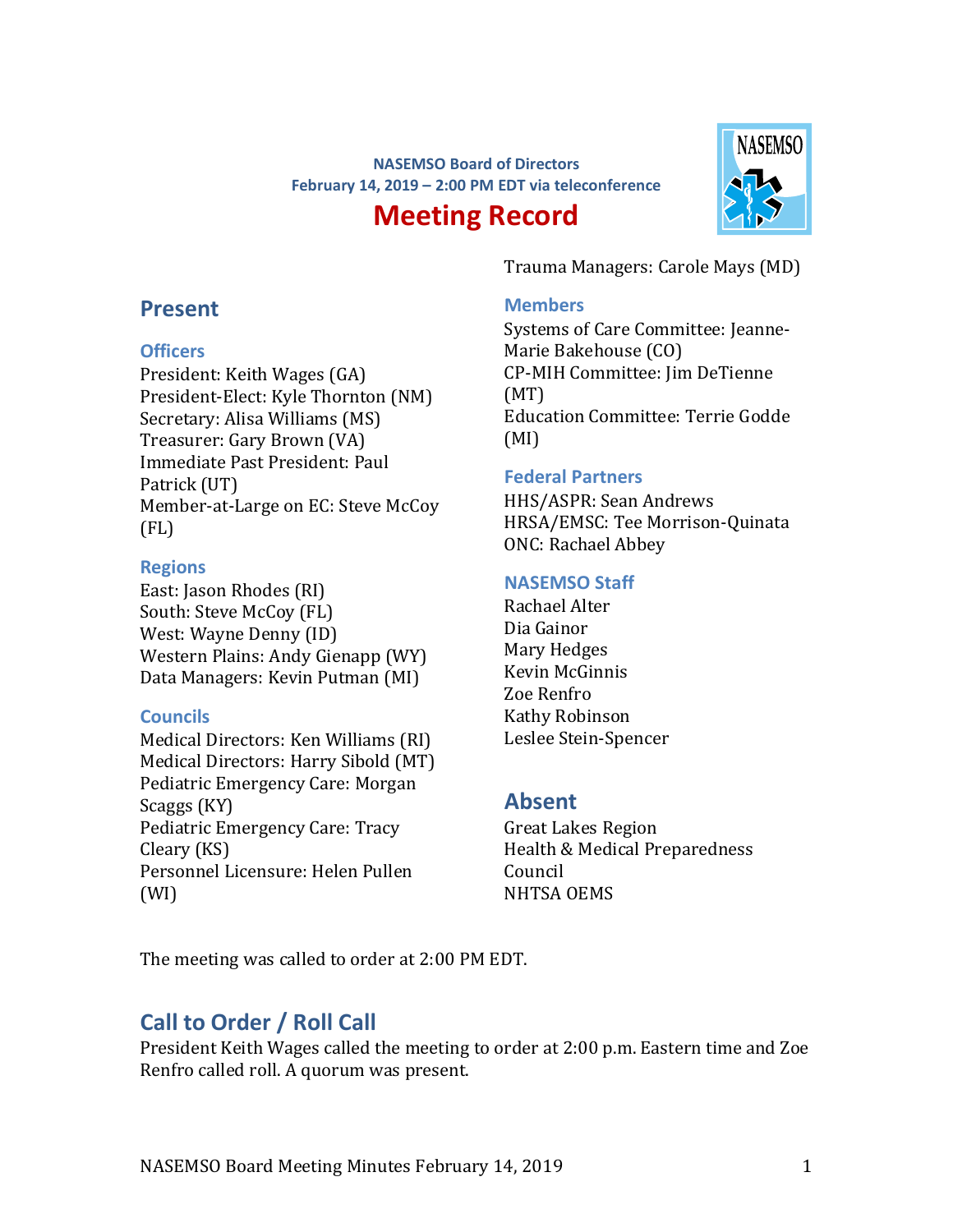# **Secretary's Report**

Secretary Alisa Williams presented the January 10, 2019 Board meeting minutes as distributed.

**ACTION:** Kyle Thornton moved, and Paul Patrick seconded, that the minutes should be approved as distributed. The motion passed unanimously.

Alisa reported on Executive Committee (EC) activities after the previous Board meeting.

#### **MOU with American Trauma Society (ATS)**

The EC agreed NASEMSO should sign an MOU with ATS describing our business relationship. ATS offers free memberships to states, as well as discounted access to webinars and courses. NASEMSO receives access to members-only content on the ATS website and legislative updates. NASEMSO can post jobs on the ATS website. Both parties agree to maintain the confidentiality of each other's information.

#### **Code of Ethics**

The EC reviewed sample codes of ethics and agreed they should develop a code of ethics for the Board of Directors to review at the 2019 Annual Meeting.

#### **Silver Legacy counterproposal for the 2020 meeting**

The Executive Committee approved raising the 2020 Annual Meeting lodging rate at the Silver Legacy to \$95 a night to permit a more robust food and beverage offering.

#### **Benchmarking Reports**

NASEMSO staff briefed the EC on a new benchmarking report sponsorship offer (detailed later on in these minutes), and the EC agreed staff should move forward with the offer.

### **Treasurer's Report**

#### **Financial Performance**

Treasurer Gary Brown reported that as of January 31, 2019, NASEMSO has \$795,174 in year-to-date operational income and a 12-month budget of \$1,394,370. Our operational expenses are \$771,075, with a 12-month budget of \$1,514,355. Our total net income as of January 31 is \$21,400.

Gary reported that based on the statement of accounts, NASEMSO is trending appropriately at this time of the year. Gary expressed no concerns regarding the income or expense side of the ledger. Gary will meet with Beth Armstrong in Falls Church on April 12 to complete the budget, building on work begun at the EC Retreat in December 2018. The budget will be presented to the full membership at the 2019 Annual Meeting.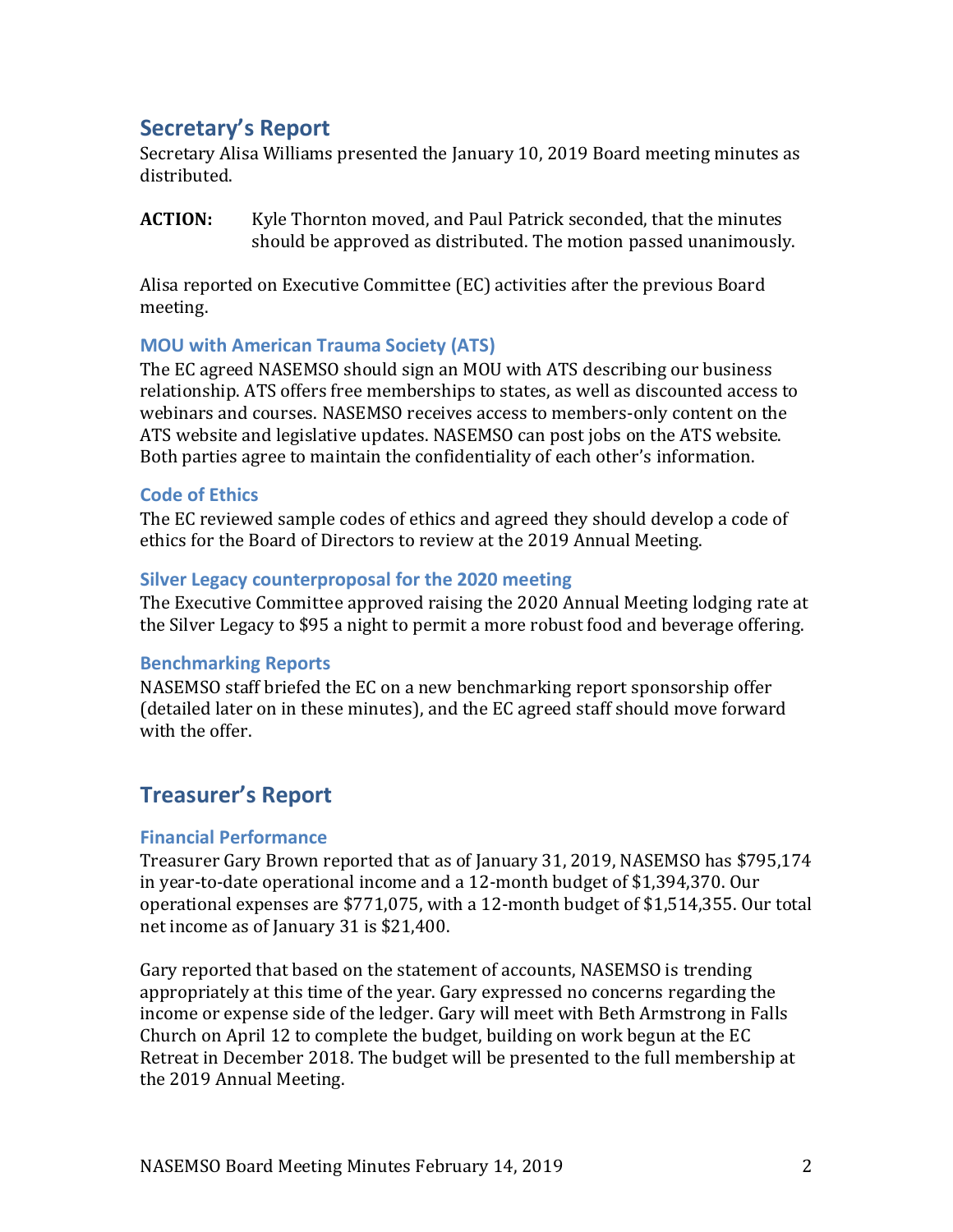#### **Program Committee**

Gary Brown reported the Program Committee met on Tuesday, February 12, and is now in fine-tuning mode. There have been a few recent changes to the schedule which may be viewed on the [NASEMSO website.](https://nasemso.org/wp-content/uploads/Schedule-at-A-Glance-NASEMSO-Annual-Meeting-1.pdf) There will be a state directors dinner with NREMT and the Board meeting will take place during lunch on Tuesday. REPLICA will meet on Thursday from 7-10 PM and Friday from 8 AM – 12 PM. General sessions will include an opioid session featuring state EMS office initiatives; a session on prehospital stroke care from the CDC and ASTHO; and a State EMS Showcase of mini-presentations by states. Gary encouraged states to be on the lookout for Mary's call for State EMS Showcase presentations. The NASEMSO website includes a planning guide, hotel information, details on the call for abstracts, and maps. The state souvenir exchange will take place during the President's Reception on Wednesday evening.

### **Federal Partner Updates**

#### **HRSA/EMSC**

Theresa Morrison-Quinata invited the state EMS directors to join HRSA at the Hilton Crystal City on August 21-23, 2019 for the EMSC programs meeting. The agenda is being developed in cooperation with state partnership program managers to ensure the topics reflect the needs of grantees.

On behalf of the EMSC Innovation and Improvement Centers and National EMSC Data Analysis Resource Center, Tee requested an audience with the Board to discuss the PEC Learning Collaborative. The Learning Collaborative is HRSA's effort to expand the pediatric role in the existing EMS workforce. The Collaborative represents nine states focusing on increasing the number of pediatric champions in the EMS agencies. These nine states encompass 216 EMS agencies and 62 million people, 13 million of which are children under 18. HRSA would like feedback from the NASEMSO Board as they move towards an annual data collection process that will launch in 2020. Keith Wages offered to add Theresa to the March Board meeting agenda.

#### **ASPR**

Sean Andrews reported the Center for Medicare Innovation will announce a pilot project to revise the ambulance billing fee schedule. The proposed changes will allow ambulance billing for non-ED transport, including non-transport and nonemergency transport. ASPR's priority is that EMS has the appropriate resources to be prepared for disasters. Kevin McGinnis reported he has received CMI's announcement and distributed it to the CP-MIH and NASEMSO member listservs.

Sean reported that ASPR has started an initiative for medical countermeasure deployment titled "The Last Mile." The federal government has typically been responsible for ensuring that medical countermeasures are deployed via collection sites for states to access the medical countermeasures stored in the strategic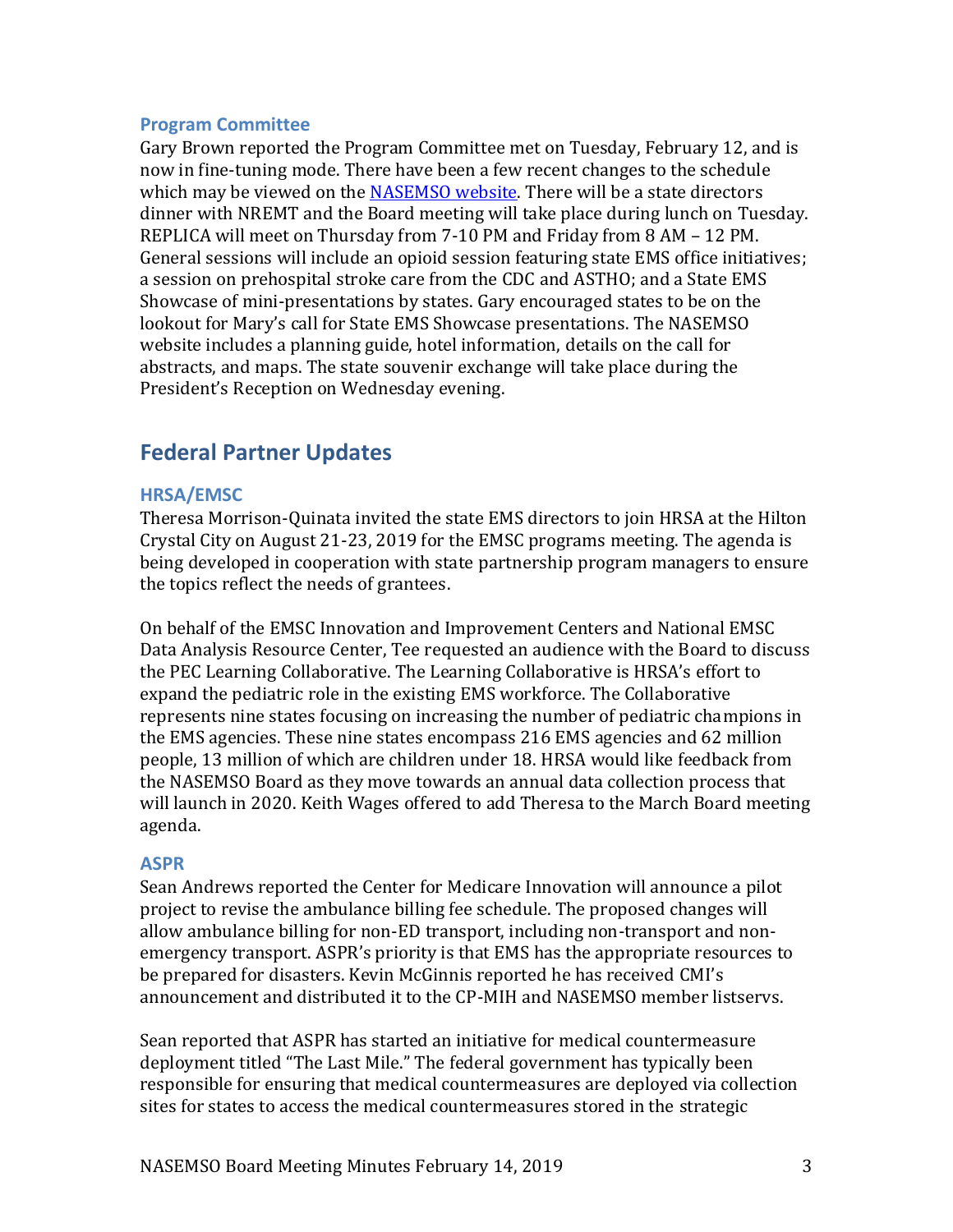national stockpile. This initiative will help states ensure they are appropriately staffed and resourced to get the drugs from those sites to individuals. This is mostly focused on ASPR's five Courses of Action (CoAs). ASPR is doing some pilot projects this year with localities across the country. Sean encouraged NASEMSO members to reach out to him with questions, particularly if their EMS office is involved in this initiative.

#### **ONCHIT**

Rachel Abbey reported that, earlier this week, ONC released their notice of proposed rulemaking titled *21st Century Cures Act: Interoperability, Information Blocking, and the ONC Health IT Certification Program*. There are fact sheets on their website, healthit.gov, related to each specific area covered by the rule. The information blocking piece is relevant to EMS. There's a request for information on registries. Because many NASEMSO members work with CARES registries, stroke registries, and trauma registries, ONCHIT would like NASEMSO feedback on that area.

Rachel reported ONC is proposing a US core data for interoperability standard and a Request for Information (RFI) on the Trust and Exchange framework and common agreement. Rachel requested that NASEMSO members share these documents with stakeholders. After they are posted on the Federal Registry, the public will have 60 days to make comments. The document is available on ONCHIT's [website.](https://www.healthit.gov/topic/laws-regulation-and-policy/notice-proposed-rulemaking-improve-interoperability-health)

### **Executive Director's Report**

The Executive Director's report was postponed to accommodate other agenda items.

# **Action Items**

#### **Government Information Committee (GIC) HOT CARS Act**

Paul Patrick presented a motion from the GIC related to the HOT CARS bill, which did not pass in the 2017-2018 session but will be reintroduced. The DoT is introducing new rules, including a requirement that all passenger vehicles be equipped with a system for the rear seating position. The GIC unanimously voted to recommend that the Board should support this bill whenever it appears again before legislature at the federal level.

**ACTION:** Gary Brown moved, and Kyle Thornton seconded, that the Board should support this bill when it is reintroduced. The motion passed unanimously.

#### **CARES Foundation Request**

Ken Williams reported the Congenital Adrenal Hyperplasia Research Education and Support Foundation (CARES Foundation) has requested NASEMSO endorsement of their program related to EMS having steroids available and recognizing this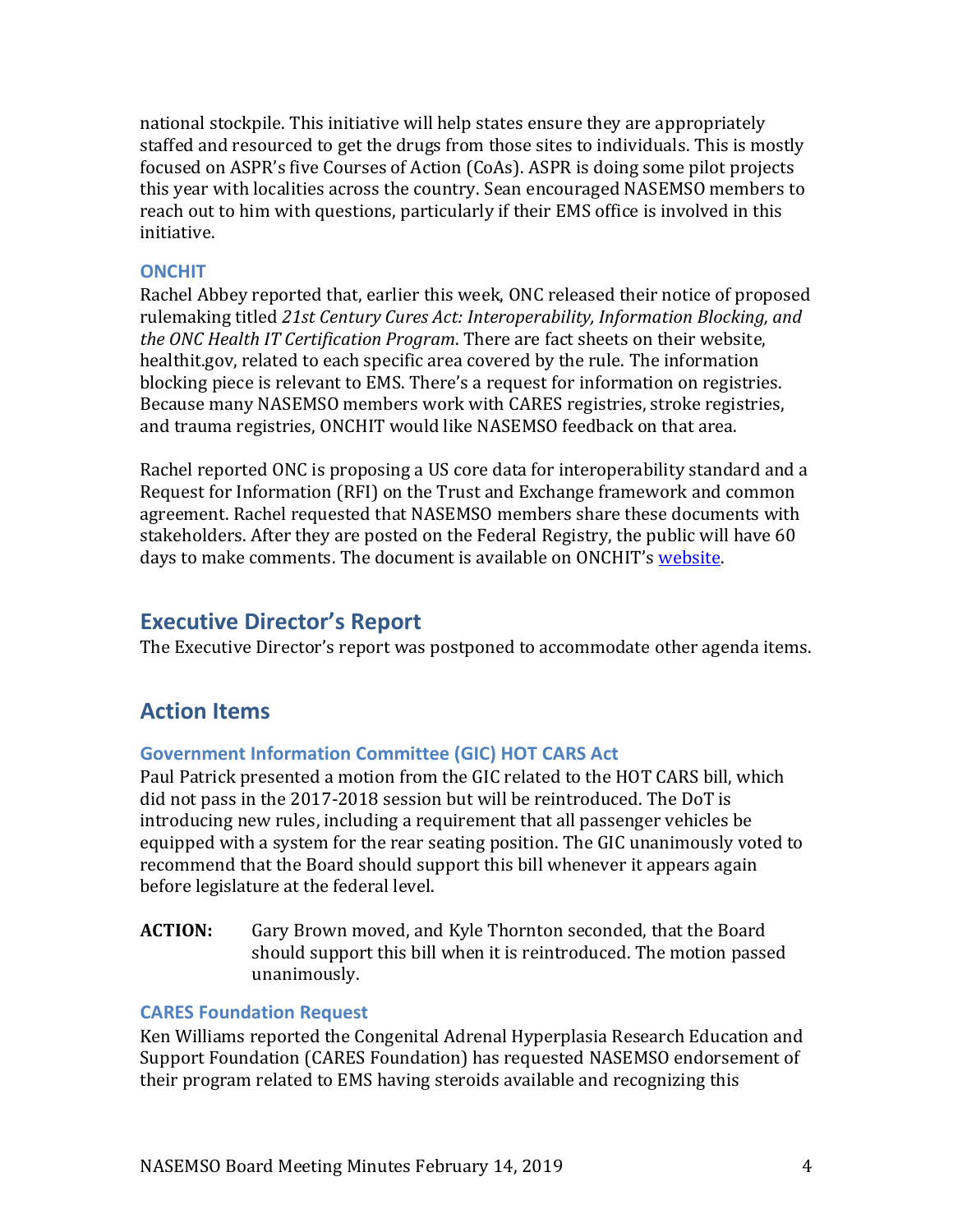problem. The Medical Directors Council (MDC) felt the statement was not ready for NASEMSO endorsement at this time but wanted to bring it to the Board.

Andy Gienapp noted that having access to these kits may or may not fall within the scope of practice of every EMS practitioner in a given state, and small ambulance services may go twenty years without needing the equipment. Ken agreed that although hydrocortisone is a useful treatment, hypoglycemia is the immediate need. In Rhode Island, they have taught local agencies to carry a card, and the medication is available through a school nurse or kept on hand by the patient. No motion was made related to this request.

### **The Power of NASEMSO**

Dia introduced Kathy as the NASEMSO Strategic Partnerships Director and explained NASEMSO staff hopes the Board will approve a new sponsorship offering. Kathy Robinson reported staff has been working to develop new offerings for NASEMSO, to include fundraising, enhancing our visibility, and increasing engagement. NASEMSO has valuable information to share and benchmarking studies are a helpful tool for our members and the public.

Kathy noted this program has been discussed with the NASEMSO Executive Committee and would be beneficial to NASEMSO members when responding to inquiries from the legislature, media, and more about issues that involve EMS. The offer would enhance NASEMSO's economic viability to provide services and resources to states and offset the need for increases in dues and registration fees.

Kathy noted the sponsorship brochure is available online and lists offers through June 30, 2019, aligning NASEMSO's sponsorship year with the membership and financial years. Kathy encouraged the Board to review the sponsorship brochure and reach out to herself or Dia with any questions.

Kathy described how benchmarking reports and mini-surveys are of great interest to NASEMSO's long-term sponsors. Mini-surveys of up to five questions will involve a distribution email to the states plus a two-week reminder. NASEMSO does not intend to increase burdens on the states and will limit the number of mini-surveys that may be distributed in a year. NASEMSO would limit the frequency of this kind of survey and would ensure that no personal identifiers or misspellings are made available to sponsors. Region names, not state names, will be associated with the data. The data will be considered proprietary and only reports (not the data itself) will be publishable.

Kathy presented benchmarking report offers available to Gold and Platinum sponsors that will involve state office distribution of survey links to EMS agencies within their state. It will be made clear that distribution does not imply endorsement of the survey effort. NASEMSO will collect and own the data and coproduce reports. The NASEMSO Board will retain the right to approve benchmarking report concepts and publications.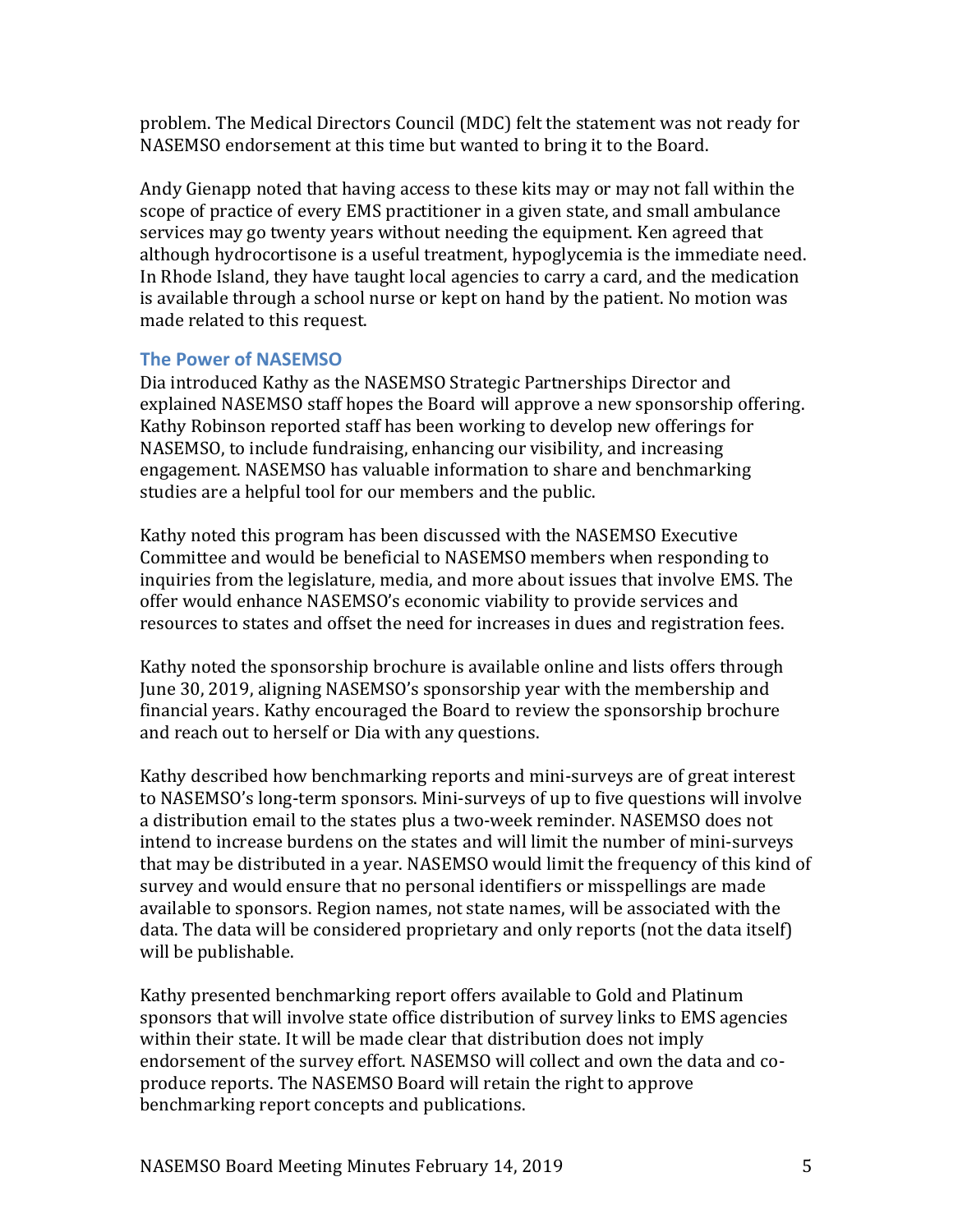Carole Mays noted these offers would be very helpful for the Trauma Managers. Keith requested input from the Board on any foreseeable barriers to implementing this effort, and no comments were given.

**ACTION:** Gary Brown moved, and Kyle Thornton seconded, that NASEMSO staff should move forward with the sponsorship offering as presented. The motion passed unanimously.

#### **Strategic Plan One-Pager**

Dia displayed a one-page flyer on NASEMSO's strategic plan, developed as per the EC's suggestions at their December 2018 retreat, and noted the document would be made public after Board approval.

**ACTION:** Steve McCoy moved, and Andy Gienapp seconded, that the strategic plan one-pager should be posted and distributed as presented by Dia. The motion passed unanimously.

### **Discussion Items**

#### **REPLICA**

Andy Gienapp thanked Wayne Denny for his hard work in pulling together the draft rules for the Compact. Andy looks forward to having 16 states in the same room at the Annual Meeting to discuss the draft rules as prepared by Wayne and the rules subcommittee. Keith thanked Wayne and the Executive Committee of the Compact for their work.

#### **DMC Data Summit**

Rachael Alter and Kevin Putman reported the Data Managers Council is planning their Annual Meeting agenda and would like to schedule another Data Summit with the State Directors. On behalf of the DMC, Kevin requested guidance from the Board about subject matter for the DMC/Director summit and potential NEMSIS involvement. The Board made no suggestions, and Keith encouraged the Board to email Kevin Putman with suggestions of subject matter.

Keith Wages encouraged the DMC to work on crafting messaging about how states are utilizing data to advance public policy and clinical care. Steve McCoy agreed that NASEMSO should develop standardized messaging to be used across all states.

#### **Regional Meetings**

Andy Gienapp asked leadership to coordinate a phone call between the Region chairs to discuss the Regional Meeting process. Andy expressed confusion about expectations of the Regions and the relationship between NASEMSO, the Regions, and ASMI. Steve McCoy noted that NASEMSO staff was very helpful at the 2018 South Region Meeting in negotiating contracts and working with vendors, and